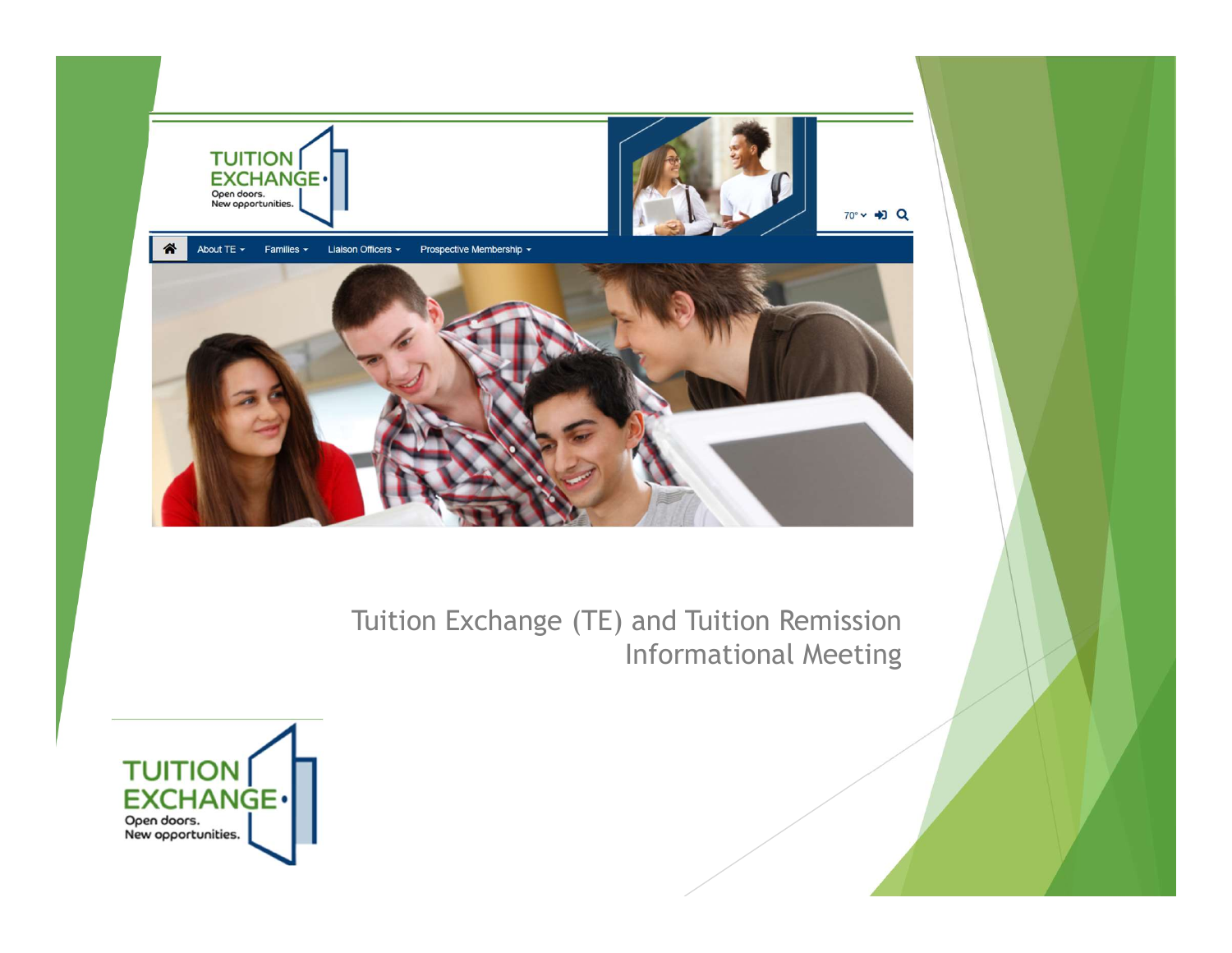

#### Agenda

- What is Tuition Exchange?
- TE Eligibility @ Naz
- Export / Import process
- **Application Process & Deadline**
- How to search TE schools
	- www.tuitionexchange.org
- Not using TE?
	- Do you plan to use Tuition Remission?
	- $\blacktriangleright$  Please indicate this on this application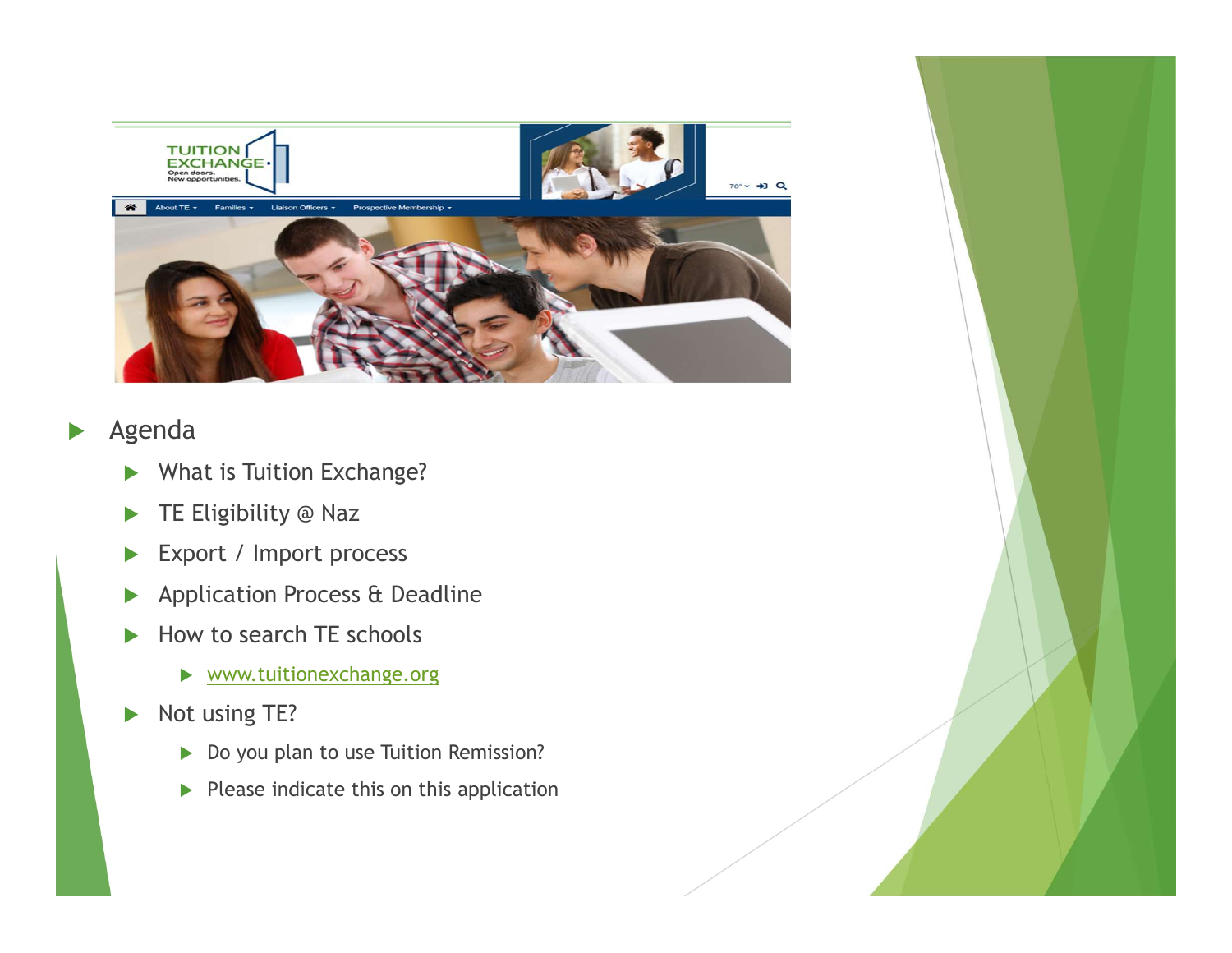# What is TE?

- Nazareth College participates in the Tuition Exchange (TE) Program, a cooperative arrangement among more than 600 colleges and universities to make tuition scholarships available to selected dependent children of eligible employees.
- The TE program is a competitive scholarship program that is a fringe benefit provided by Nazareth College.
	- ▶ Offered in addition to Nazareth or SJF tuition remisson
- $\triangleright$  Not a guarantee, it's an opportunity to compete
	- ▶ 2 approvals needed to obtain a TE scholarship
		- TE Export Approval from Nazareth
		- $\triangleright$  TE Import Approval from the school your child wants to attend
- 2022-23 TE scholarship set rate is \$40,000 per year
	- Amounts differ per school
		- $\triangleright$  Tuition < \$40,000, the TE scholarship could be lower
		- For example, Naz 2021-22 TE scholarship was \$35,890/yr., minus NYS TAP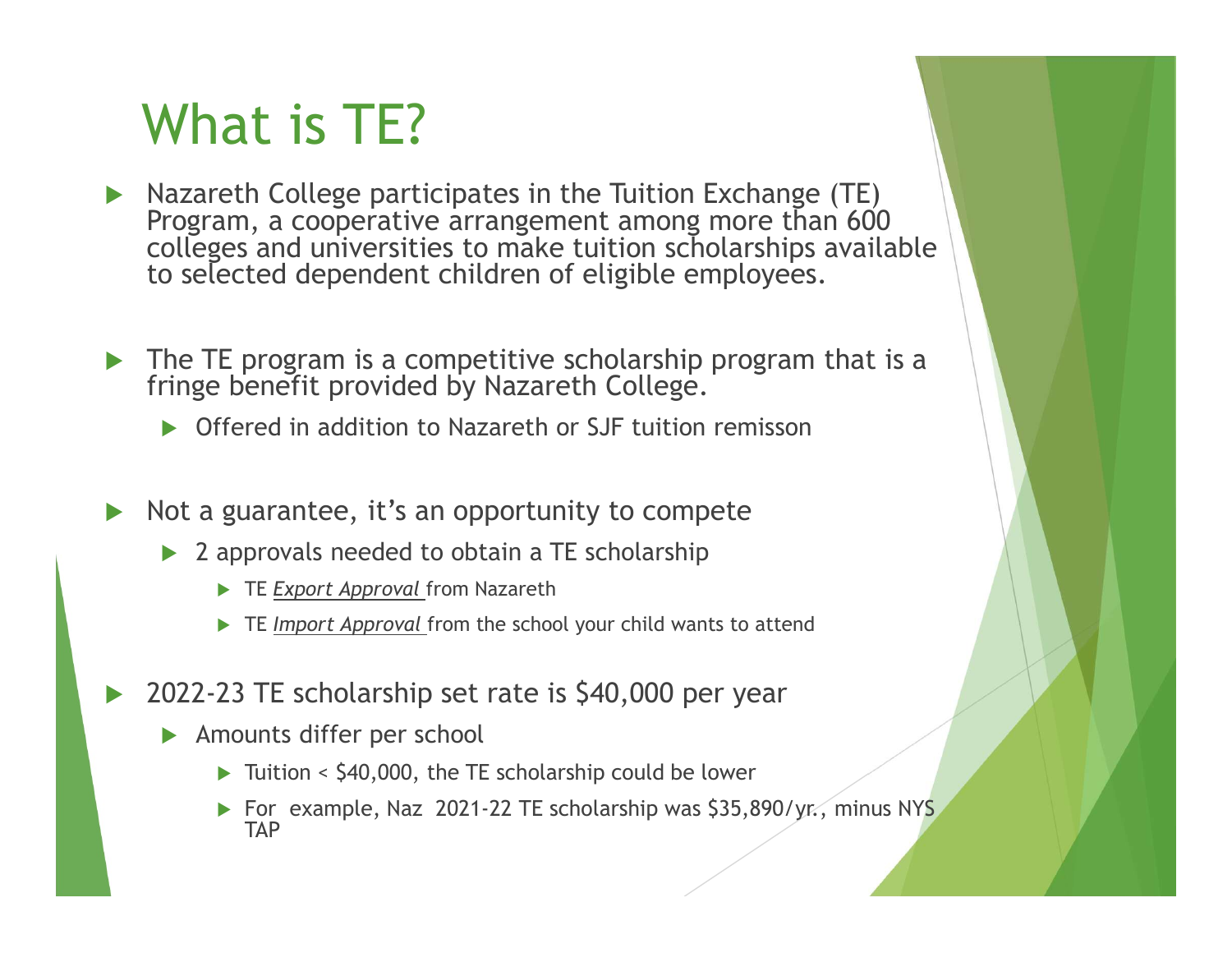## TE Eligibility @ Naz

Five years of full-time employment with Nazareth College

- $\triangleright$  5 years by the time the student begins to use the TE scholarship (Fall semester). Can apply for TE with 4 years of full-time employment as long as your 5 year anniversary date is before your child begins college next fall.
- $\triangleright$  Naz employee must remain a full-time employee while the student is using the TE

Dependent must be claimed on Naz employee taxes each year

- If approved for TE Export  $E$  TE Import, student must be claimed as a dependent on the Nazareth employee's prior year tax return
- Annual certification required to maintain TE benefit

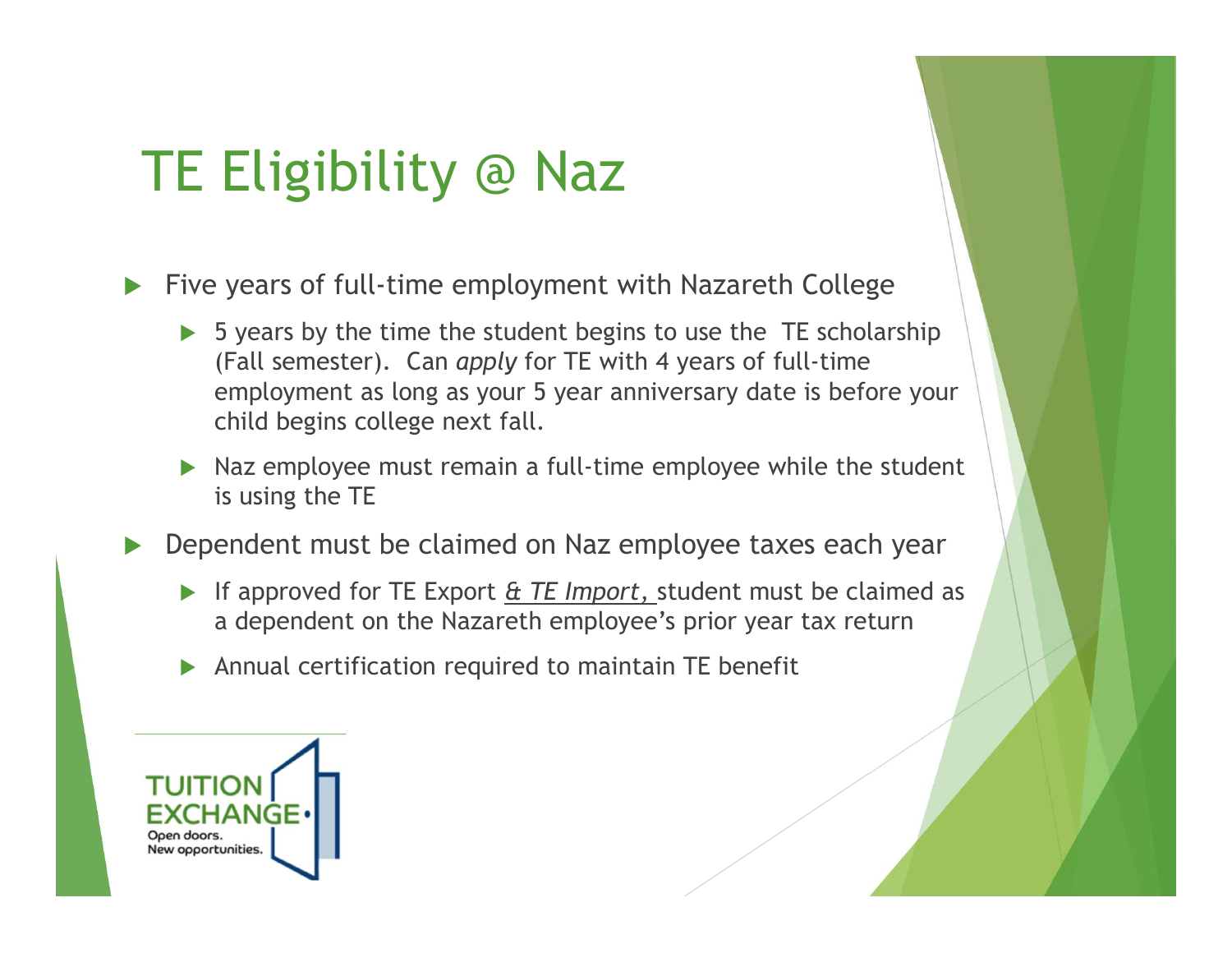# TE Eligibility @ Naz E Eligibility @ Naz<br>E is available for UG programs only<br>Approved once- good for 4 years (8 semesters)<br>E is intended for first-time freshman dependents<br>xistence of this program in no wav affects tuition remission

TE is available for UG programs only

- 
- $\blacktriangleright$  TE is intended for first-time freshman dependents
- Existence of this program in no way affects tuition remission benefits here at the College or the reciprocal agreement with St. John Fisher College.
	- $\triangleright$  Please indicate on the TE Application if you intend to apply for Tuition Remission at Nazareth

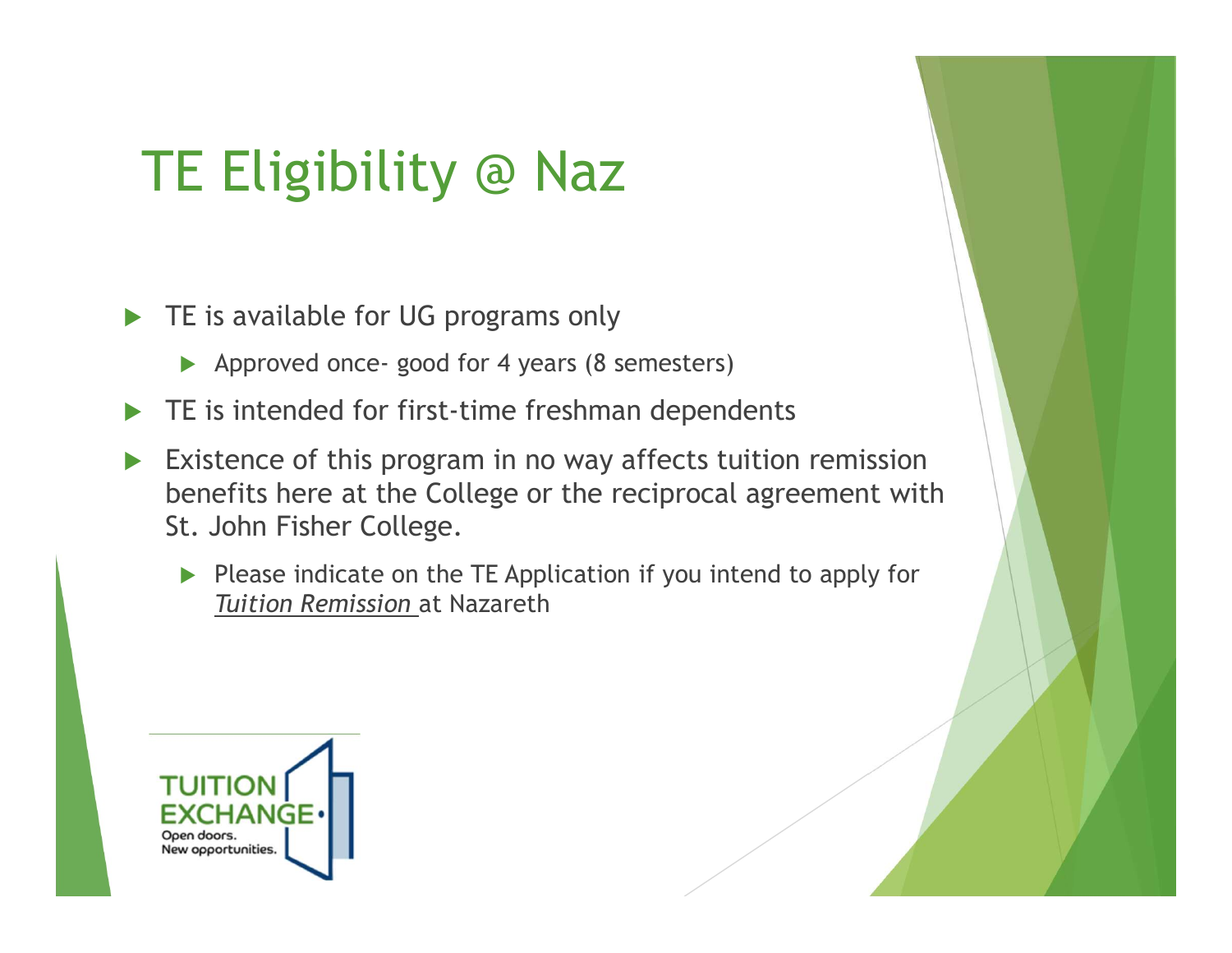# TE Eligibility @ Naz

- Available TE Export opportunities are determined each year based on College sponsorship/funding
- ▶ Historically, Nazareth exports 5-10 TE Exports per year
- ▶ Nazareth College may utilize a point system to determine TE Export approval
	- Student earns point for academic performance
	- Employee earns points based on employment history
		- $\triangleright$  See TE application for details
		- $\triangleright$  Six competition points will be deducted for each sibling who has received a Tuition Exchange Scholarship within the past ten years.

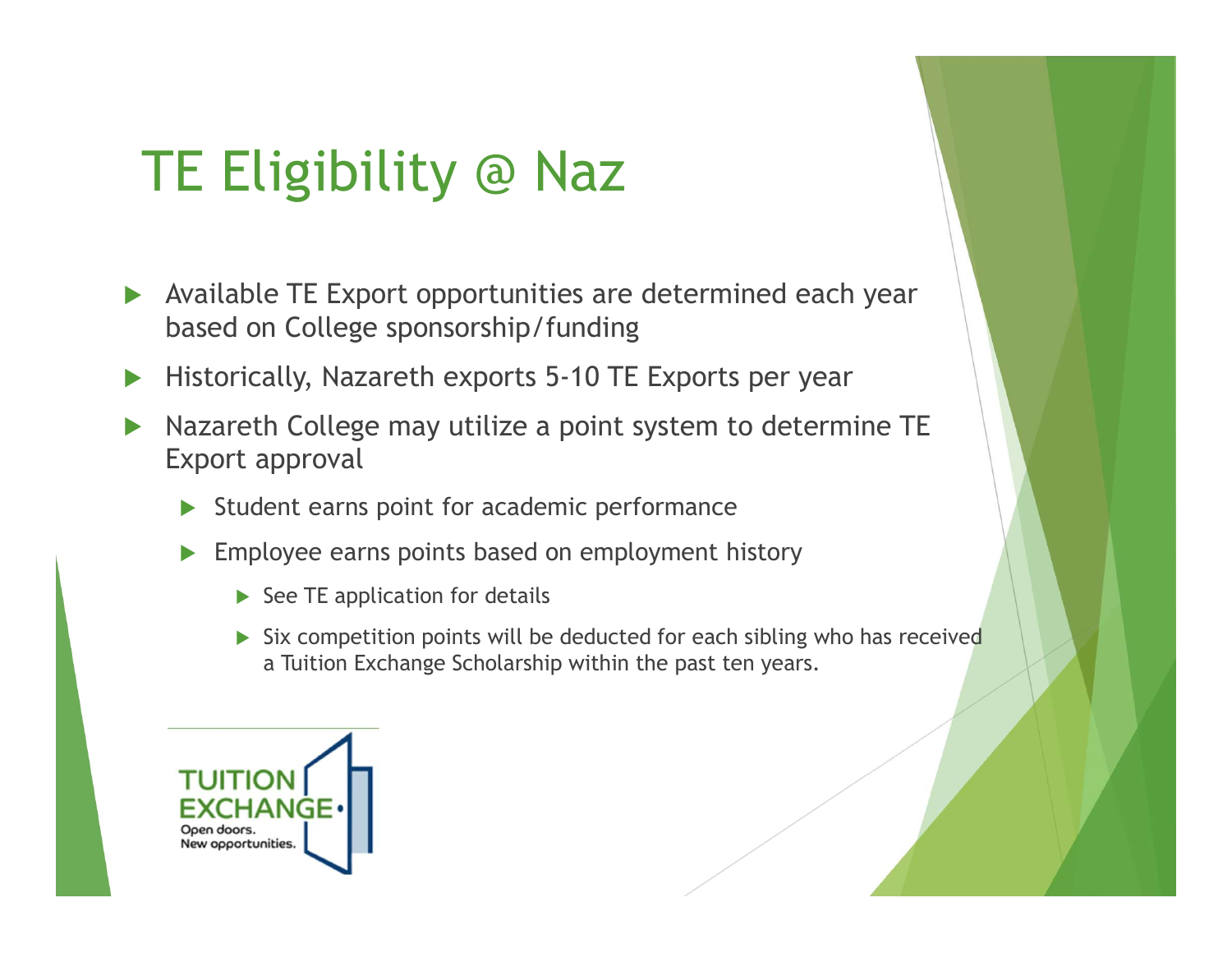# TE Export & Import

- ▶ Obtaining a TE scholarship is a two step approval process.
	- First Step:
		- Student must be approved as a TE Export from Nazareth College
		- Approval notification in early November
	- Second Step:
- ▶ Student must be approved as an TE Import from the TE school that your child applied to ng a I E scholarship is a two step approval process.<br>
E Step:<br>
Student must be approved as a TE Export from<br>
Nazareth College<br>
Approval notification in early November<br>
Indeptive<br>
Student must be approved as an TE Import fr
	- $\blacktriangleright$  Import schools will notify the applicant of approval

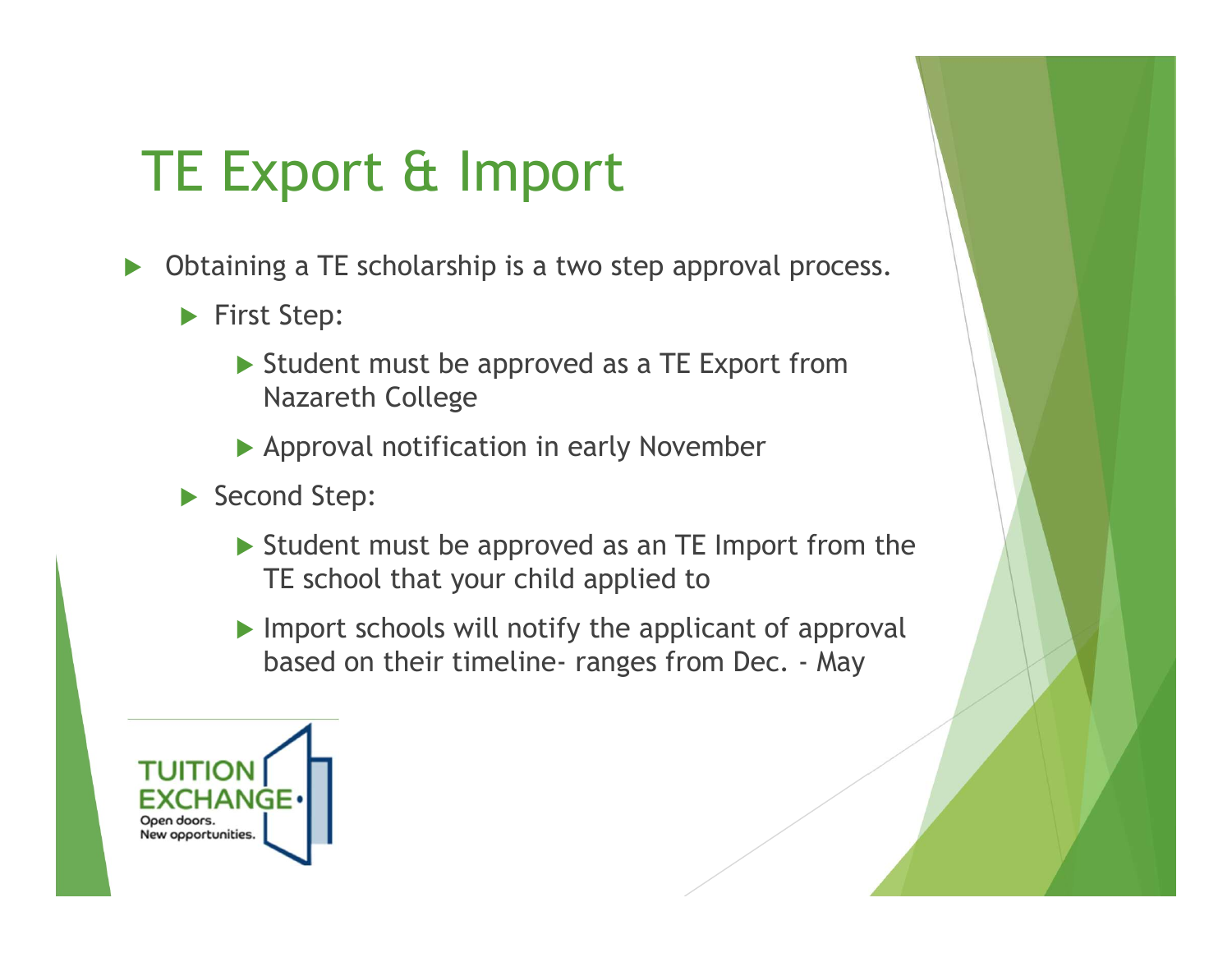## Application Process & Deadline

- Submit completed TE application to jscheut1@naz.edu by Monday, October 25, 2021.
	- Attach copy of most recent high school transcript
	- ▶ Attach copy of SAT/ACT scores, if applicable
	- ▶ 2020 IRS Tax form needed to confirm dependency -income may be redacted
	- **TE Export approval notification will occur in early November**
	- List all TE schools the student is interested in on the TE application
	- Do not apply directly on the TE website: NO

Apply online to this school for Tuition Exchange

- ▶ Jan will submit the TE Export approval notice to schools
- Complete Admissions application to the schools as well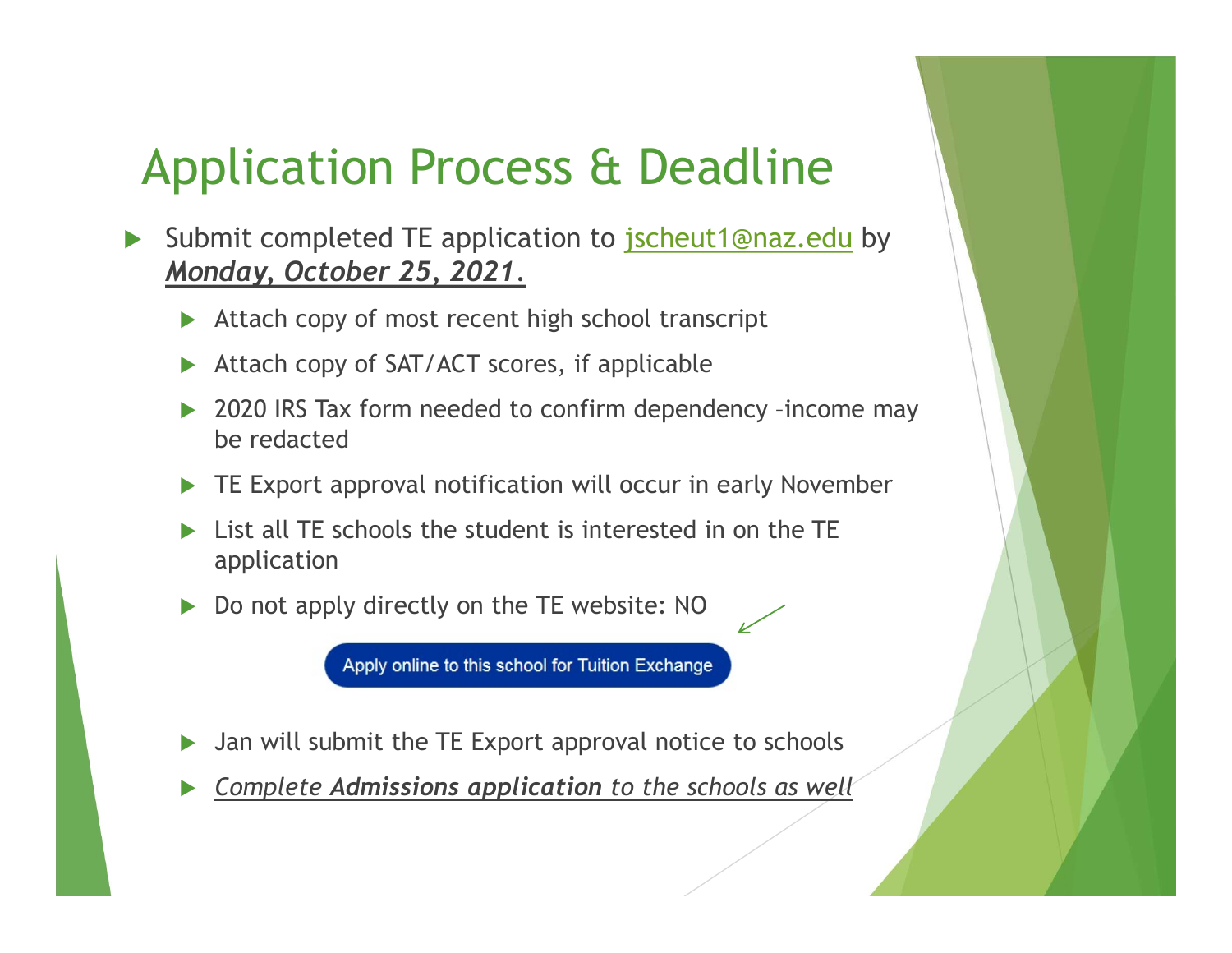## Not using TE? Tell us your Tuition Remission Intent

- $\triangleright$  New on the TE Application is a question about your intent to possibly use Tuition Remission at Nazareth College
	- Not interested/eligible for TE but you want use the Tuition Remission benefit at Naz?
		- Complete TE application with student/parent name, etc.
		- Do not list any TE schools
		- No high school transcript, SAT/ACT scores needed
		- Just answer YES/NO to the Tuition Remission question
		- Send back to Jan in the Financial Aid Office
	- Verifies Tuition Remission eligibility sooner in freshmen awarding process
		- Not binding, just an early verification of parent's eligibility
	- Still need to complete all Nazareth Human Resources Tuition Remission forms/paperwork
		- **HR Tuition Remission webpage:** 
			- https://www2.naz.edu/human-resources/employee-benefits/education
		- ▶ HR Tuition Remission Waiver/Form
			- https://drive.google.com/file/d/14V0NFllpZrWI-rbEHPh7DFtcaZIEALTC/view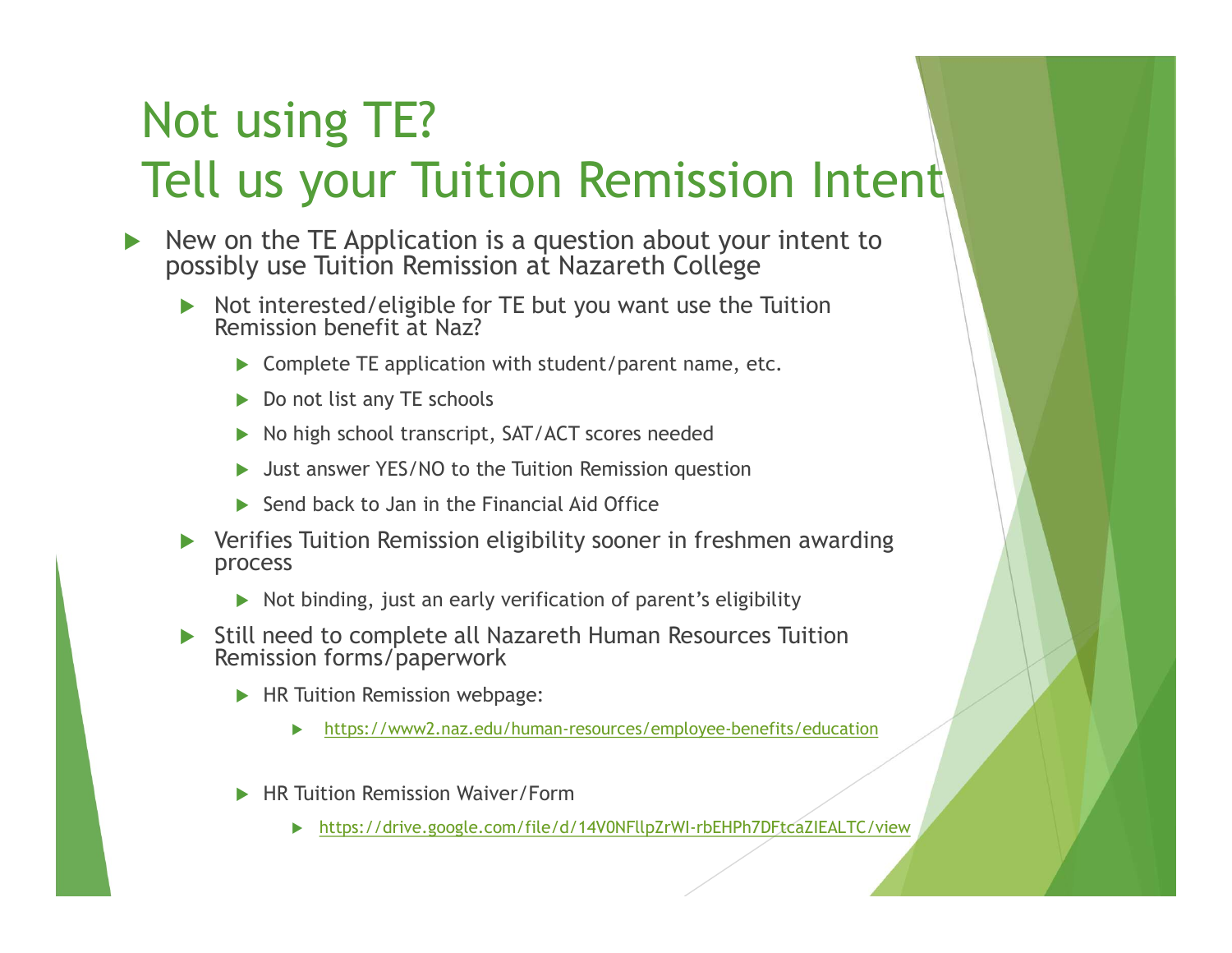## How to search TE schools

#### www.tuitionexchange.org

 Click on Families, then Tuition Exchange Member Schools for an aggregate list of member schools by state

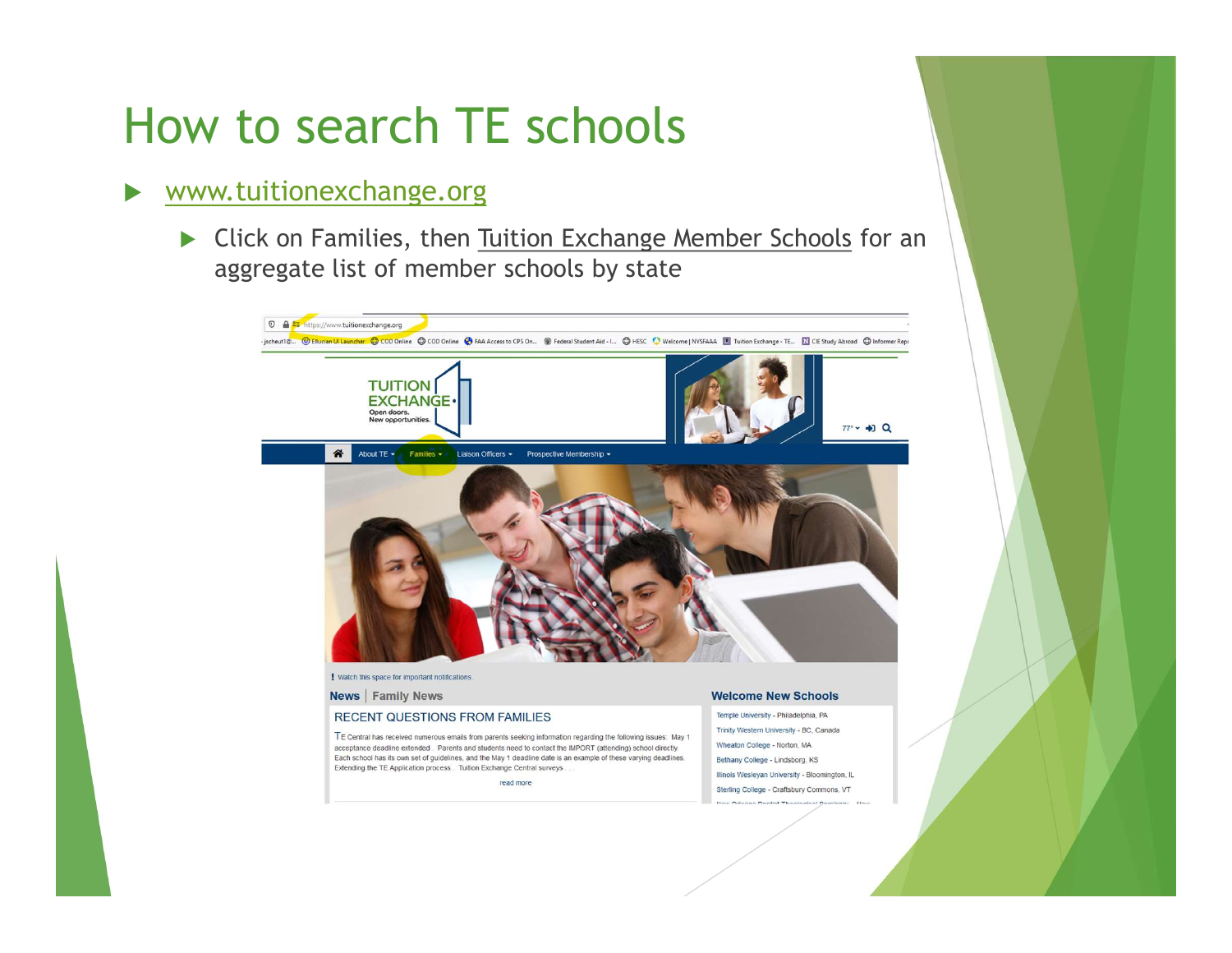#### TE Member School List

#### Tuition Exchange Member School list by state:

UJ COD Unline UJ COD Unline Vy FAA Access to CPS Un... W Federal Student Aid - I... UJ HESC TV Welcome | NYSFAAA | III luition Exchange - IE... | IXI CIE Study Abroad UJ Informer Keporting 17: Workbooks - lableat

New Mexico

New York

Alfred University - NY

Canisius College - NY

Cazenovia College - NY

Clarkson University - NY

College of Saint Rose - NY

Concordia College - NY

Daemen College - NY

D'Youville College - NY

Fordham University - NY

Hartwick College - NY

Hofstra University - NY

Houghton College - NY

Iona College - NY

**NY** 

Keuka College - NY

LeMoyne College - NY

Manhattan College - NY

Medaille College - NY

Mercy College - NY

Molloy College - NY

Nazareth College - NY

Niagara University - NY

Nyack College - NY

Pace University - NY

Marist College

Manhattanville College - NY

Hilbert College - NY

Elmira College - NY

Closed School - College of New Rochelle -

College of Mount Saint Vincent - NY

Dominican College of Blauvelt - NY

Hobart and William Smith Colleges - NY

Long Island University, Brooklyn Campus -

Long Island University, LIU Post - NY

Marymount Manhattan College - NY

Mount Saint Mary College - NY

New York Chiropractic College - NY

New York Institute of Technology - NY

Paul Smith's College of Arts & Sciences -

Bard College - NY

**NY** 

#### Quincy University -IL

Resurrection University - IL Robert Morris University - IL Rockford University - II Roosevelt University - IL Saint Xavier University - II The Art Institute of Chicago - IL Trinity International University - IL University of St. Francis - IL

#### Indiana

Anderson University - IN Butler University - IN Calumet College of Saint Joseph - IN DePauw University - IN Franklin College - IN Hanover College - IN Holy Cross College - IN Huntington University - IN Indiana Institute of Technology - IN Manchester University - IN Marian University - IN Oakland City University - IN Rose-Hulman Institute of Technology -Saint Mary-of-the-Woods College - IN **Trine University - IN** University of Evansville - IN University of Indianapolis - IN University of Saint Francis - IN

lowa

Valparaiso University - IN

Wabash College - IN

Briar Cliff University - IA Buena Vista University - IA Central College - IA Clarke University - IA Coe College - IA Cornell College - IA Drake University - IA Graceland University - IA Grand View University - IA Iowa Wesleyan University - IA Loras College - IA Luther College - IA Mercy College of Health Sciences - IA Al - analla a ahionr

Martin Methodist College - TN St. John's College, Santa Fe - NM Maryville College - TN Milligan University - TN Rhodes College - TN Adelphi University - NY Tennessee Wesleyan University - TN Albany Law School - NY

#### Texas

Abilene Christian University -TX Austin College - TX Baylor University - TX Concordia University at Austin - TX Criswell College - TX Dallas Baptist University - TX East Texas Baptist University - TX Hardin-Simmons University - TX Houston Baptist University - TX Howard Dayne University - TY McMurry University - TX Schrainer University - TY Southwestern University - TX St. Edward's University - TX St. Mary's University - TX Texas Christian University - TX Texas Lutheran University - TX Texas Wesleyan University - TX Trinity University - TX University of Dallas - TX University of Mary Hardin-Baylor - TX University of St. Thomas - TX University of the Incarnate Word - TX Wayland Baptist University - TX

Lincoln Memorial University - TN

Union University - TN

University of the South - TN

#### Utah

Westminster College - UT

#### Vermont

Bennington College - VT Champlain College - VT Closed school College of St. Joseph - VT Landmark College - VT Norwich University - VT Saint Michael's College - VT Sterling College - VT

**Virgin Islands** 



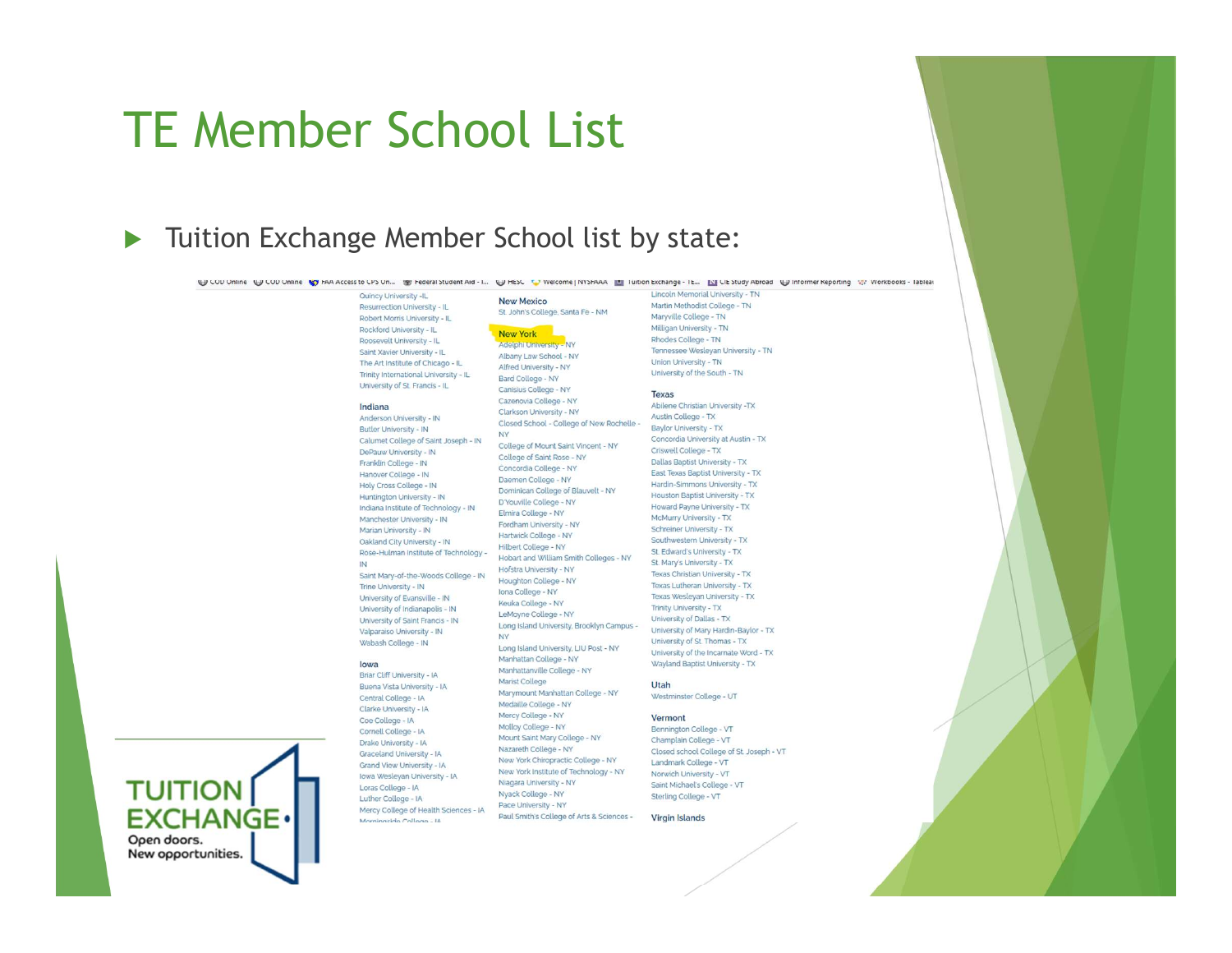### TE Member School Detail

Click on school link for TF details

#### Overview Online Application **Institution Name Application Status** Clarkson University - NY Member Schools Address Box 5605 Potsdam, NY 13699-5605 FACHEX Online Application **Liaison Officer** Mrs. Kara Pitts Director of New Student Financial Aid kpitts@clarkson.edu edumersaclarkson.edu **School URL** http://www.clarkson.edu Secondary URL https://www.clarkson.edu/undergraduate-admissions/first-year-students-applying-financial-aid In addition to freshmen, will make award offers to transfers and/or to students currently enrolled but not on TE (sophomores, juniors and seniors) for 2021-2022 Tuition amount: Set Rate Program: Undergraduate Study Abroad Pell and other grants State grant/scholarship Initial offers will be announced by April 15, 2021 Deadline for the receipt of initial TE certification/applications: In February 2021 The percentage of the new admitted TE candidates offered a TE scholarship for the current academic year.  $11% - 40%$

**Additional Information** 

As a private, national research university, Clarkson is a leader in technological education and sustainable economic development through teaching, scholarship, research and innovation. We ignite personal connections across academic disciplines and industries to create the entrepreneurial mindset, knowledge and intellectual curiosity needed to innovate world-relevant solutions and cultivate the leaders of tomorrow. With our main campus located in Potsdam, New York, and additional graduate program and research facilities in the New York Capital Region, Beacon, New York, and New York City, Clarkson educates 4,300 students across 95 rigorous programs of study in engineering, business, the arts, education, sciences and health professions. Our alumni earn salaries that are among the top 2.5% in the nation and realize accelerated career growth. One in five already leads as a CEO, senior executive or owner of a company.

At Clarkson, the selection process for TE Awards is highly competitive. Interest in Clarkson, measured by attendance at on and off campus events, contact with the University, and demonstrated via the admission application plays a large part in the selection process. Academic merit based on the admission application is also considered. In addition to the annual Set Rate, Clarkson will offer up to \$10,000 in a Tuition Exchange Merit Scholarship based on the admission application. TE recipients will not be eligible for any other



amilies

School Search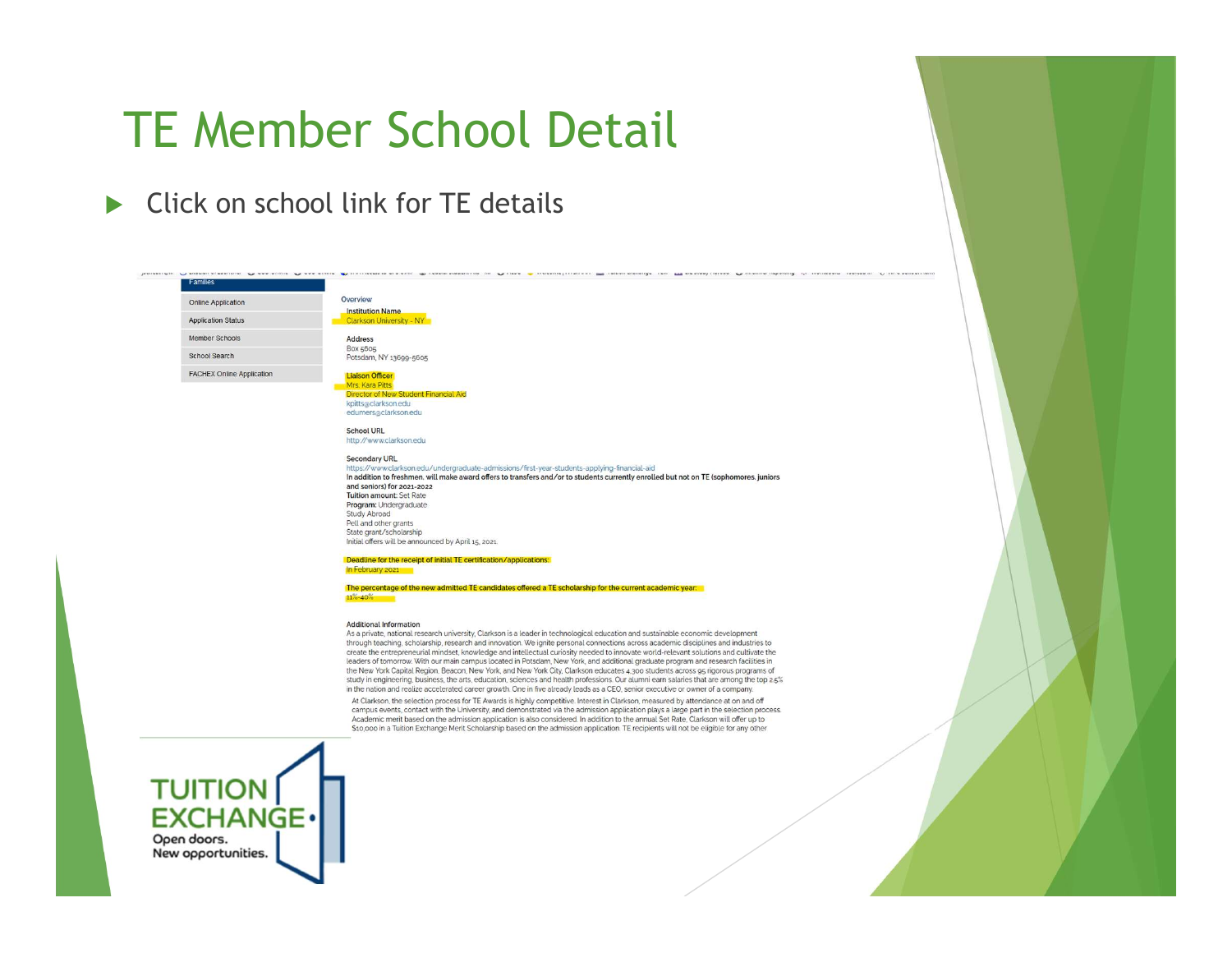## Search for TE school

To search for certain criteria

- www.tuitionexchange.org
	- ▶ Click on "Families"
	- ▶ Click on Click on "Tuition Exchange School Search"
	- **Enter desired criteria,** click "Find Schools" and receive schools who meet the criteria
		- ▶ "Percentage of Award Offers"
		- ▶ "Full Room added to TE award"

| ol by criteria                                                                                                    |              |  |
|-------------------------------------------------------------------------------------------------------------------|--------------|--|
| Select search<br>criteria                                                                                         |              |  |
| <b>Award Packages</b><br><b>Scholarship Amount</b><br>Other Tuition Amount (between \$39,000.00 and full tuition) |              |  |
| Pell and similar grants added to TE award (not included as part of award)<br>No Preference                        |              |  |
| State grant/scholarship added to TE award (not deducted)<br>No Preference<br>Full room added to TE award          |              |  |
| Full Room<br>Other (partial housing, food, fees, see overview for details)                                        |              |  |
| Partial room, board, fees, etc.<br>Initial offers will be announced by April 15, 2021.                            | $\checkmark$ |  |
| No Preference                                                                                                     |              |  |